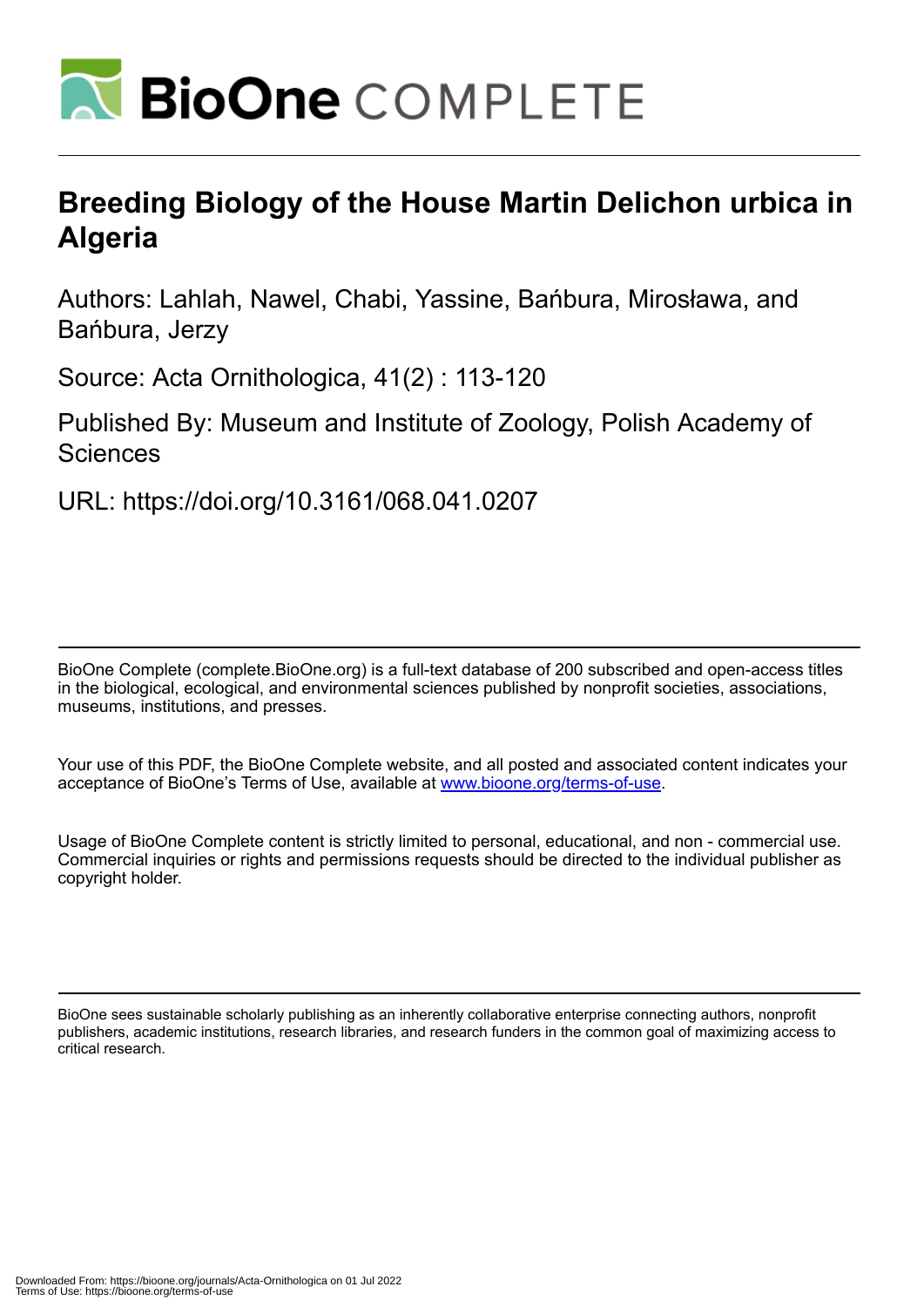# **Breeding biology of the House Martin** *Delichon urbica* **in Algeria**

Nawel LAHLAH<sup>1</sup>, Yassine CHABI<sup>1</sup>, Mirosława BAŃBURA<sup>2</sup> & Jerzy BAŃBURA<sup>3\*</sup>

1Department of Biology, Faculty of Science, Badji Mokhtar University, B. P. 12, Annaba, ALGERIA, e-mail: v chabi@yahoo.fr

2Museum of Natural History, University of Łódź, Kilińskiego 101, 90–011 Łódź, POLAND

3Department of Experimental Zoology and Evolutionary Biology, University of Łódź, Banacha 12/16, 90–237 Łódź, POLAND, e-mail: jbanb@biol.uni.lodz.pl

\*Corresponding author

**Lahlah N., Chabi Y., Bańbura M., Bańbura J. 2006. Breeding biology of the House Martin** *Delichon urbica* **in Algeria. Acta Ornithol. 41: 113–120.**

**Abstract.** Dates of egg laying, clutch size, the numbers of hatchlings and fledglings, and egg dimensions were studied in Annaba, Algeria in 2004–2005. The onset of laying is related to the end of the wet period and shows some inter-year variation. 38–45% of breeding pairs produce two broods per year. Mean clutch size declines with the progress of the breeding season. Mean values vary between the first (4.7 eggs) and second clutch (3.5 eggs) but not between years. Hatching and fledging success is relatively low in comparison with other Western Palearctic populations, probably because of environmental constraints operating at the southern edge of the House Martin breeding area. The relatively small size of Algerian House Martin eggs fits the general geographic pattern of variation.

**Key words:** House Martin, *Delichon urbica*, reproduction, timing, clutch size, geographic range, North Africa

Received — Sept. 2006, accepted — Nov. 2006

# INTRODUCTION

In much of the species Eurasian and North African breeding range, the House Martin is common and numerous (Cramp 1988, Turner & Rose 1989, Snow & Perrins 1998, Seriot & Alves 2002). In spite of this, very little is known about its breeding biology in the southern part of the geographical area (Møller 1984). Most detailed studies on different aspects of the breeding biology of House Martins were conducted in Britain (Bryant 1975, 1978a, 1978b) central part of Europe (Hund & Prinzinger 1979, Rheinwald 1979, Pikula & Beklova 1987) and North-East Europe (Lind 1960, Lyuleeva 1974). Most southerly situated populations have been studied in Extremadura, Spain (Pajuelo et al. 1992, de Lope et al. 1993) but there is a complete lack of basic breeding data from European Mediterranean region or from North Africa (Etchecopar & Hue 1964, Seriot & Alves 2002). North African populations of House Martins seem especially interesting because they live at the southern edge of the species breeding

range and, as a consequence, different environmental factors influencing life histories may be expected to reach their extreme values (Garcia & Arroyo 2001).

Having analysed the reproductive ecology of an North African population of the Barn Swallow *Hirundo rustica* Sakraoui et al. (2005) found that the breeding strategy differ in many respects from theoretical predictions concerning the geographical pattern (Lack 1947, Ashmole 1963, Møller 1984). Especially, clutch sizes proved to be larger and the number of clutches per year smaller than expected. It seemed probable that similar special features would be revealed in House Martins, as this species is also an air insect feeder, undergoing similar environmental constraint. Consequently, its breeding performance would be expected to be dependent on the productivity of aerial insects, which is sensitive to weather conditions (Bryant 1973, 1975). The hot and dry period of the breeding season typical of North Africa is a heavily limiting factor for the timing of breeding (Blondel & Aronson 1999). Because the weather differs to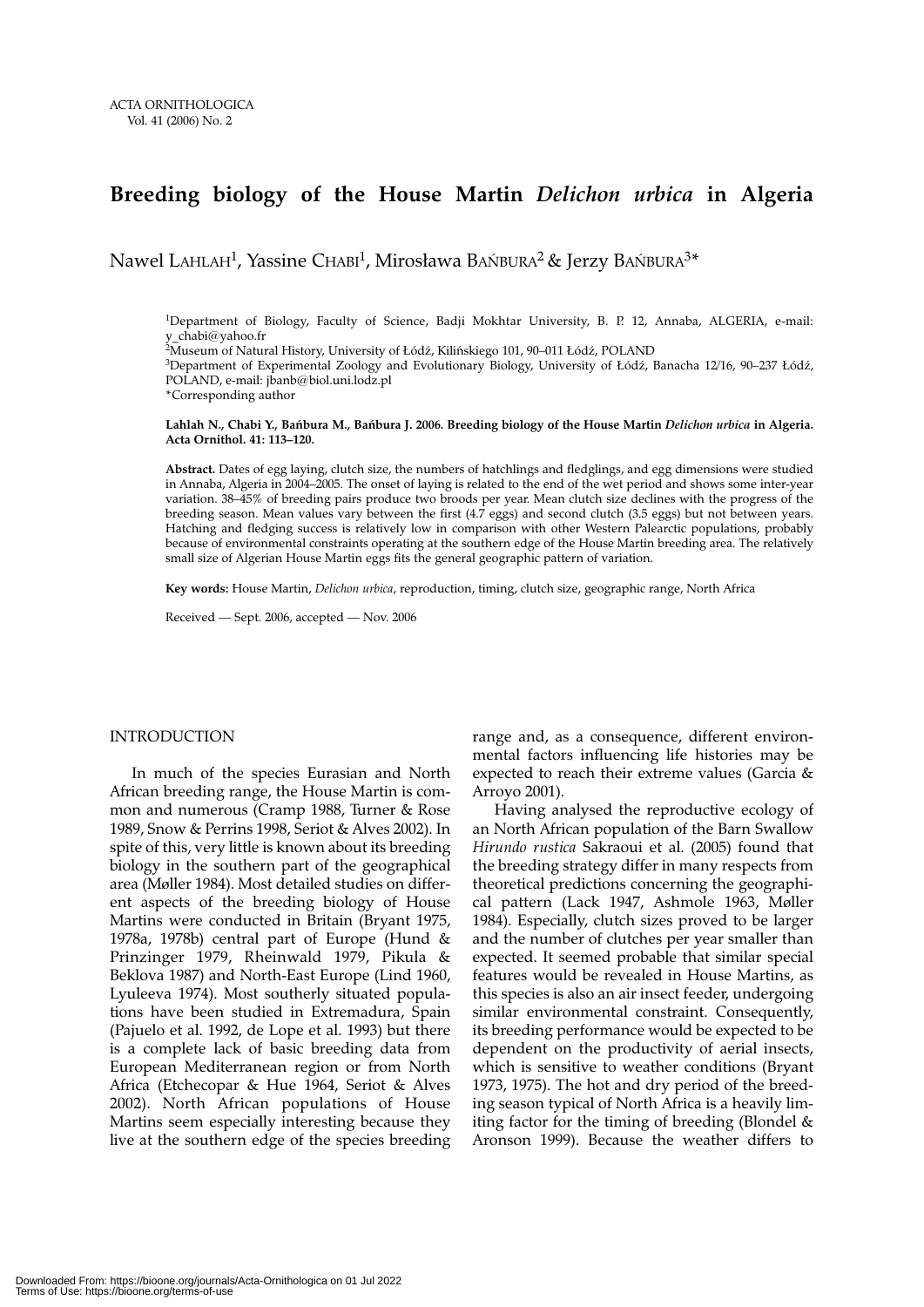some extent between years, the period of sufficient abundance of food supporting breeding may also differ.

In this paper we describe and analyse the timing of House Martin breeding, clutch size, brood size and egg traits in the southernmost population studied so far.

# MATERIAL AND METHODS

The study of House Martins was carried out in Annaba, Algeria, North Africa (37°N, 8°E) in 2004–2005. The climate of Annaba is the sub-wet version of the Mediterranean-type climate, with one hot and dry season between May and September and with a mild and wet season from October to April. The rainfall ranges from 650 to 1000 mm per year. The study area included extensive suburbia of Annaba, with many blocks of apartments, factories and garages, south of the city centre. The province of Annaba covers ca. 1400 km2, with population about 550 000 people.

Nesting places were observed for signs of breeding activity by pairs of House Martins in spring. Active nests were checked at least once a week to monitor the course of breeding and to record basic reproductive variables. Especially, we established the date of the start of laying eggs in individual clutches, clutch size and brood size at the stage of hatching and fledging. Measurements of egg length (L) and breadth (B) were taken with sliding calipers to the nearest 0.1 mm. Egg volume (V) in cubic centimeters was calculated according to Manning's (1979) formula:  $V = 0.00051 * L * B^2$ . Per-clutch mean values of egg characters were calculated and used in analyses as unit records to avoid the non-independence of individual eggs within clutches (Bańbura & Zieliński 1990, 1998a).

Standard statistical methods were applied (Sokal & Rohlf 1995). Calculations were performed using MS Excel and STATISTICA 6 (StatSoft, Inc 2003).

All data on the weather were downloaded from the web, www.tutiempo.net/en/.

# RESULTS

# **Broods and timing of breeding in relation to weather**

Over the two-year study period, we monitored 101 first brood nests, 51 and 50 in 2004 and 2005, respectively. Nesting in this population is not supported by nest boxes. Less than the half of breeding pairs produced also second broods, 45% and 38% in the consecutive years, respectively, with the difference in the proportion being non-significant (Fisher's exact test:  $p = 0.071$ ).

The onset of egg laying was extensively distributed in time, with the breeding season 2004 being longer than 2005 (Fig. 1). In 2004, egg laying



Fig. 1. The frequency distribution of laying dates (expressed as the number of days after 1 March, with 1 = 1 March) in the Annaba population.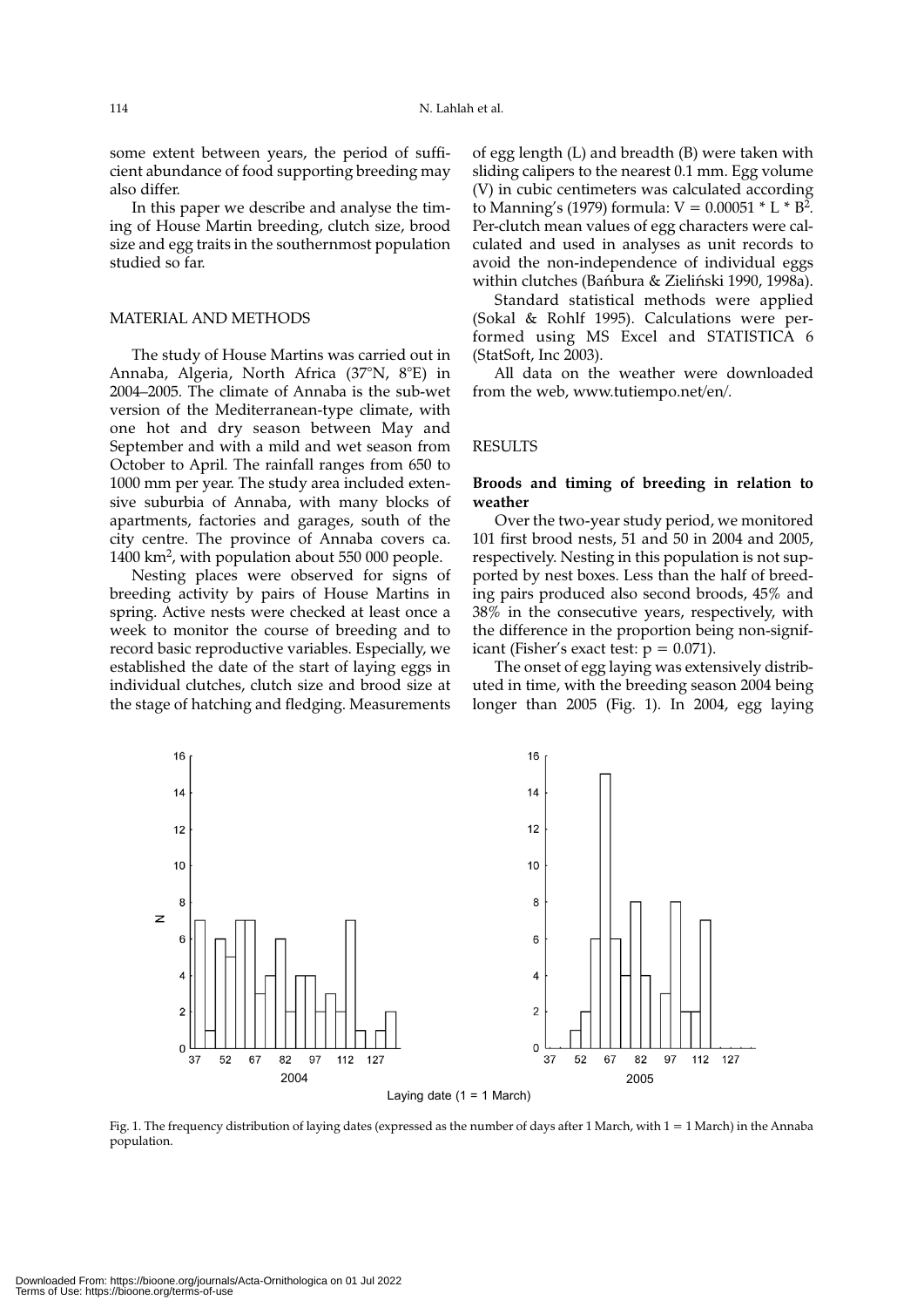Means ± SD Brood Year effect p 2004 2005 First 2 May ± 15.8 (51) 11 May ± 12.6 (50)  $F_{1,99} = 10.27$  0.0018<br>Second 16 June ± 15.7 (23) 14 June ± 9.2 (19)  $F_{1,39} = 0.26$  0.61 Second 16 June  $\pm$  15.7 (23) 14 June  $\pm$  9.2 (19)  $F_{1,39} = 0.26$  0.61

Table 1. Dates of the onset of egg laying in the first and second broods of House Martins in Annaba in 2004–2005. One-way ANOVAs testing for year effects are given. Sample size in parentheses.

started as early as on 6 April as compared with 18 April in 2005. This resulted in a significant difference in the mean onset dates of the first but not the second brood (Table 1).

The analysis of graphs showing egg laying and two characteristics of weather, mean daily temperature and rainfall, suggests that House Martins in Annaba start laying eggs just after a series of rainy days when the temperature reaches around 15°C (Fig. 2). A similar pattern occurred in both the years of the study.

# **Breeding performance**

A consistent pattern of variation in clutch size in relation to year and brood appeared (Table 2). There was a significant difference between the

first and second broods, with first clutches being larger than second, while neither the effect of year nor the effect of year-brood interaction occurred.

Very similar patterns of variation and significance of differences exist for corresponding performance characteristics, the per-brood mean number of hatchlings and fledglings (Table 2).

Clutch size clearly declines with the course of the breeding season (2004:  $r = -0.62$ ,  $n = 74$ ,  $p <$ 0.0001; 2005:  $r = -0.51$ ,  $n = 68$ ,  $p < 0.0001$  (Fig. 3).

In both years of the study, hatching success in the first brood was very similar, c. 70%. This means that hatching failure was as high as 30%. Hatchability of the eggs in second broods was even lower, 57–58%. The percentage of hatchlings



Fig. 2. Relation between two weather characteristics (mean daily temperature and daily sum of rainfall), - $\diamond$ -, and cumulative percentage of the laying dates of initiated first clutches (expressed as the number of days after 1 March, with  $1 = 1$  March),  $-\blacksquare$ in the Annaba population.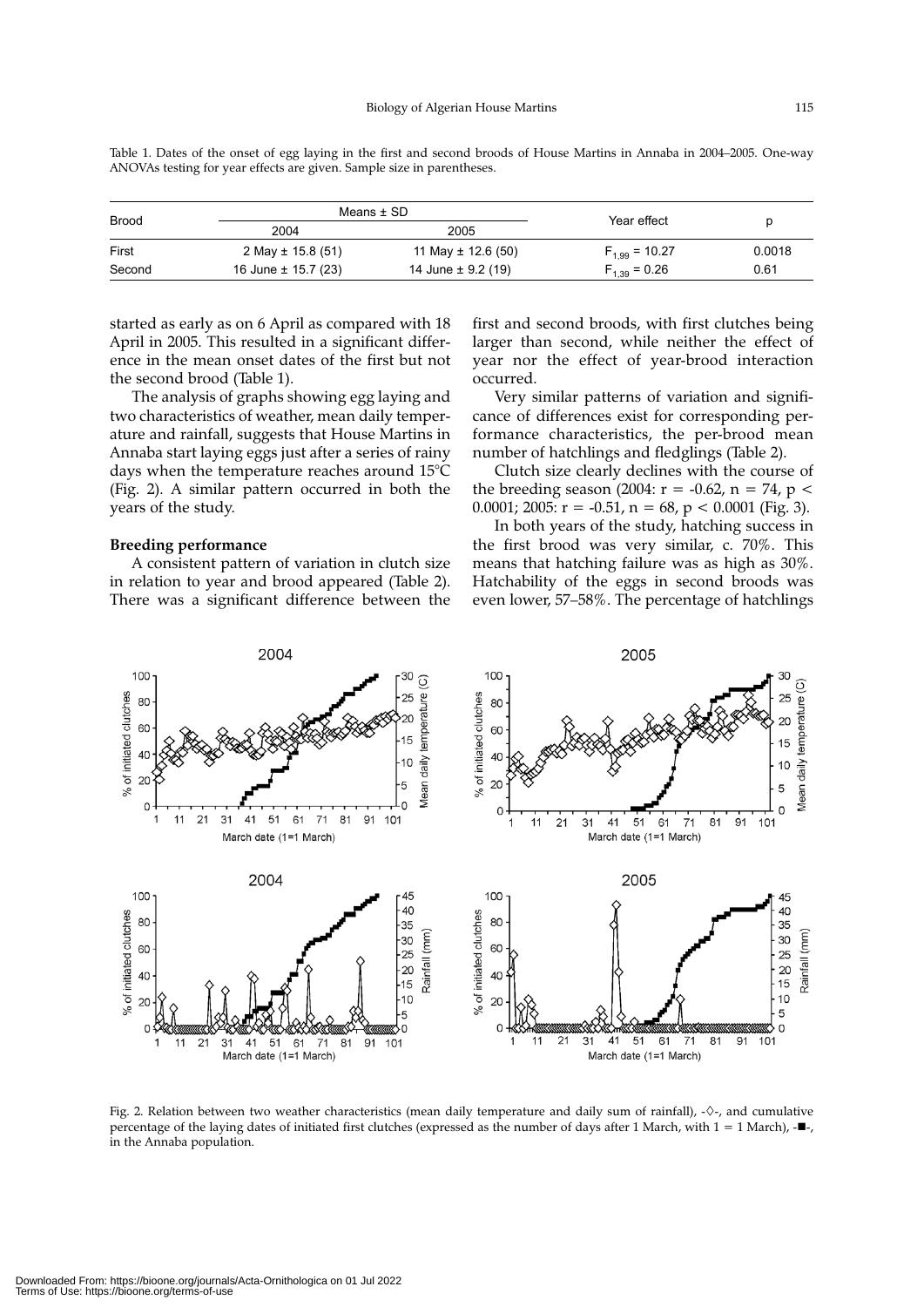| Variable    | <b>Brood</b> | Year                 |                      |              |             |          |
|-------------|--------------|----------------------|----------------------|--------------|-------------|----------|
|             |              | 2004                 | 2005                 | Effects      | $F_{1,139}$ | р        |
| Clutch size | First        | $4.71 \pm 0.12(51)$  | $4.70 \pm 0.12$ (50) | Year         | 0.08        | 0.78     |
|             | Second       | $3.43 \pm 0.18$ (23) | $3.53 \pm 0.19$ (19) | <b>Brood</b> | 61.5        | < 0.0001 |
|             |              |                      |                      | Year*Brood   | 0.10        | 0.75     |
| Hatchlings  | First        | $3.35 \pm 0.21$ (51) | $3.30 \pm 0.21$ (50) | Year         | 0.01        | 0.92     |
|             | Second       | $1.96 \pm 0.31$ (23) | $2.05 \pm 0.34$ (19) | <b>Brood</b> | 23.5        | < 0.0001 |
|             |              |                      |                      | Year*Brood   | 0.07        | 0.79     |
| Fledglings  | First        | $2.33 \pm 0.23$ (51) | $2.86 \pm 0.23$ (50) | Year         | 0.80        | 0.37     |
|             | Second       | $1.26 \pm 0.34$ (23) | $1.26 \pm 0.37(19)$  | <b>Brood</b> | 20.3        | < 0.0001 |
|             |              |                      |                      | Year*Brood   | 0.78        | 0.38     |

Table 2. Clutch size, hatchling number and fledgling number in the first and second broods of House Martins in Annaba in 2004–2005 (mean ± SE). Year and brood effects were tested using two-factor ANOVAs. Sample size in parentheses.

that survived up to fledging was 69–86% for the first brood and 61–64% for the second brood. As a result, the percentage of eggs that produced fledglings, 50–61% for the first brood and ca. 36% for the second brood, constitutes a relatively low breeding success.

#### **Egg traits**

Egg length, breadth and volume did not differ between the first and second broods but breadth and volume turned out to significantly differ between the two years of the study (Table 3). Eggs were on average larger in 2005 than in 2004. These two variables were positively correlated with mean daily temperature occurring during fiveday-long periods preceding the onset of laying a particular clutch by 5 days (egg breadth:  $r = 0.30$ ,  $n = 72$ ,  $p = 0.009$ ; egg volume:  $r = 0.32$ ,  $n = 72$ , p  $= 0.007$ ). The weather conditions during the time of first brood egg formation were significantly different in the two years of the study, with the season 2005 being both warmer and less rainy than 2004 (Table 4).

# **DISCUSSION**

In Algerian towns, House Martins nest very often on various external structures of blocks of flats as well as on other buildings, the habit being very similar to nesting behaviour shown in other parts of the species Mediterranean, and, as a matter of fact, Western Palearctic area (Cramp 1988, Snow & Perrins 1998). It is very characteristic that the blocks of apartments are also a site to nest for Barn Swallows, so that some overlap in nesting places can be observed in North African towns (Sakraoui et al. 2005). Both the species feed on the wing, exploiting, however, different groups of flying insects (Kozena 1983). The food of the House Martin as well as the space this species utilises is more similar to those typical of the Swift *Apus apus*



Fig. 3. Relationship between clutch size and laying dates (expressed as the number of days after 1 March, with  $1 = 1$  March) in the Annaba population.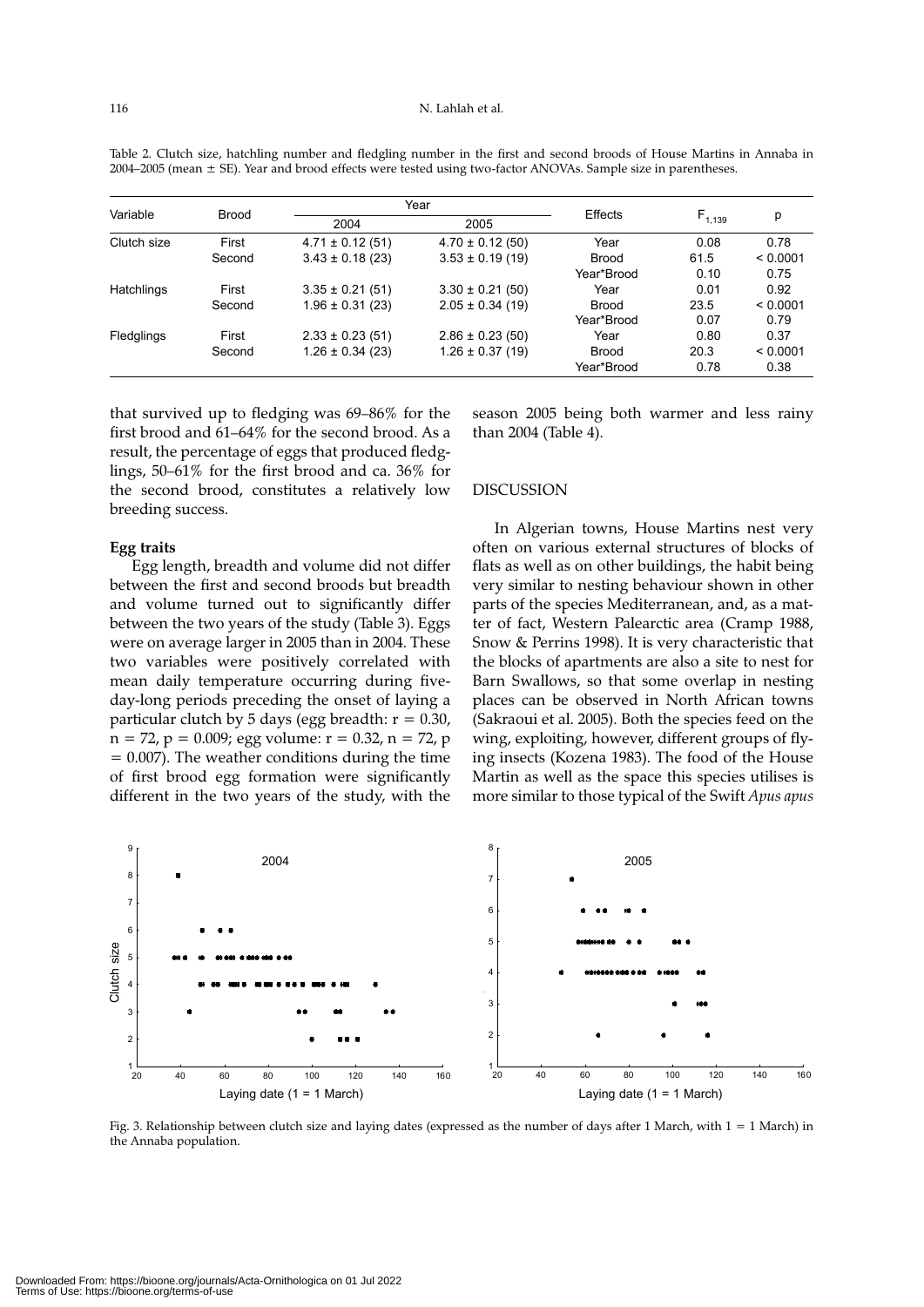| Table 3. Average values of egg length, breadth and volume in the first and second broods of House Martins in Annaba in 2004–2005 |
|----------------------------------------------------------------------------------------------------------------------------------|
| (mean $\pm$ SE). Per-clutch mean egg traits were used as observation units. Year and brood effects were tested using two-factor  |
| ANOVAs. Sample size in parentheses.                                                                                              |

|                   |              | Year                  |                       | Effects      |             |             |
|-------------------|--------------|-----------------------|-----------------------|--------------|-------------|-------------|
| Egg trait         | <b>Brood</b> | 2004                  | 2005                  |              | $F_{1,139}$ | р           |
| Egg length $(mm)$ | First        | $18.30 \pm 0.11$ (51) | $18.50 \pm 0.18$ (21) | Year         | 0.57        | 0.45        |
|                   | Second       | $18.44 \pm 0.17(23)$  | $18.52 \pm 0.26$ (10) | <b>Brood</b> | 0.20        | 0.66        |
|                   |              |                       |                       | Year*Brood   | 0.12        | 0.73        |
| Egg breadth (mm)  | First        | $12.75 \pm 0.05$ (51) | $12.98 \pm 0.08$ (21) | Year         | 4.7         | ${}< 0.04$  |
|                   | Second       | $12.75 \pm 0.08$ (23) | $12.88 \pm 0.11$ (10) | <b>Brood</b> | 0.45        | 0.50        |
|                   |              |                       |                       | Year*Brood   | 0.41        | 0.52        |
| Egg volume (cm3)  | First        | $1.50 \pm 0.02$ (51)  | $1.57 \pm 0.02$ (21)  | Year         | 4.31        | ${}_{0.05}$ |
|                   | Second       | $1.51 \pm 0.02$ (23)  | $1.54 \pm 0.03(10)$   | <b>Brood</b> | 0.08        | 0.78        |
|                   |              |                       |                       | Year*Brood   | 0.44        | 0.51        |

(Lack 1973, Kozena 1975, 1983). A property common to all the species feeding on airborne insects, mostly the imagines of flying insects, is breeding later in the season than in the case of insectivorous birds feeding mainly on larvae (Baker 1938, Lack 1950). This obviously results from the timing of insect development and, consequently, availability of the adult stage to insectivorous birds. The abundance of insects in the air is directly and indirectly weather-dependent (Lack 1973, Bryant 1975, Elkins 1988). As a result, aerial insect feeders start breeding when enough amounts of insects appear, which happens after a threshold weather conditions occur with the progress of spring (Baker 1938, Lack 1950). This produces both geographical patterns and local year-specific differences in the timing of breeding.

During this study, laying of first eggs took place in the first half of April, but yearly mean laying dates for the first broods were in the first half of May. This is relatively early timing when compared with central and north Europe where laying starts in May–June (Lyuleeva 1974, Hund & Prinzinger 1979, Rheinwald 1979, Pikula & Beklova 1987, Cramp 1988, Kamiński & Wołosiuk 1995, Górska 2001). The breeding biology of the House Martin has hardly ever been studied in the southern part of the Western Palearctic but it seems that the breeding season starts even earlier in Extremadura, West Spain where the first eggs are laid in March (Pajuelo et al. 1992, de Lope et al. 1993). An inspection of climatological data concerning Annaba (Algeria) and Badajoz (Spain) shows that although both the towns are characterised by a similar seasonal distribution of temperature, they differ in rainfall. Annaba has a more pronounced wet season lasting from October to April and a dry season from May to September. The wet season is characterised by lower rainfall that gradually declines through January–February–March. The earlier breeding season in the Barn Swallow in Spain than in Algeria has analogously been reported (Sakraoui et al. 2005). This seasonal advantage is probably the reason for Spanish House Martins being capable of producing even three broods in some years (Pajuelo et al. 1992, de Lope et al. 1993), the phenomenon not having been reported for other areas including Algeria.

The inter-year difference in the onset of laying as well as in the length of the breeding season in Algerian House Martins seems to be best accounted for by temperature and rainfall distribution in early spring. Temperature clearly influences both the development and flying activity of insects, with temperature of 13°C consisting a threshold (Lack 1973, Bryant 1975, Elkins 1988). Thus, the fact that Algerian Martins initiate laying eggs when the mean daily temperature reaches around 15°C is reasonable but it is worth pointing out

Table 4. Mean (± SD) weather characteristics for the 5-day-long period preceding clutch laying by 5 days in 2004–2005. Only the first brood is included. Results of testing for inter-year differences by one-way ANOVAs are shown. ( ) — sample size.

| Weather variable               | Year                  |                       | Year effect |          |
|--------------------------------|-----------------------|-----------------------|-------------|----------|
|                                | 2004                  | 2005                  | $F_{1,99}$  |          |
| Mean daily temperature (°C)    | $15.44 \pm 1.74(51)$  | $18.23 \pm 2.25(50)$  | 50.57       | < 0.0001 |
| Maximum daily temperature (°C) | $20.99 \pm 2.26(51)$  | $24.16 \pm 2.94$ (50) | 37.02       | < 0.0001 |
| Minimum daily temperature (°C) | $9.81 \pm 1.71(51)$   | $13.05 \pm 2.15(50)$  | 71.16       | < 0.0001 |
| Rainfall (mm)                  | $22.20 \pm 26.51(51)$ | $2.97 \pm 14.27(50)$  | 20.50       | < 0.0001 |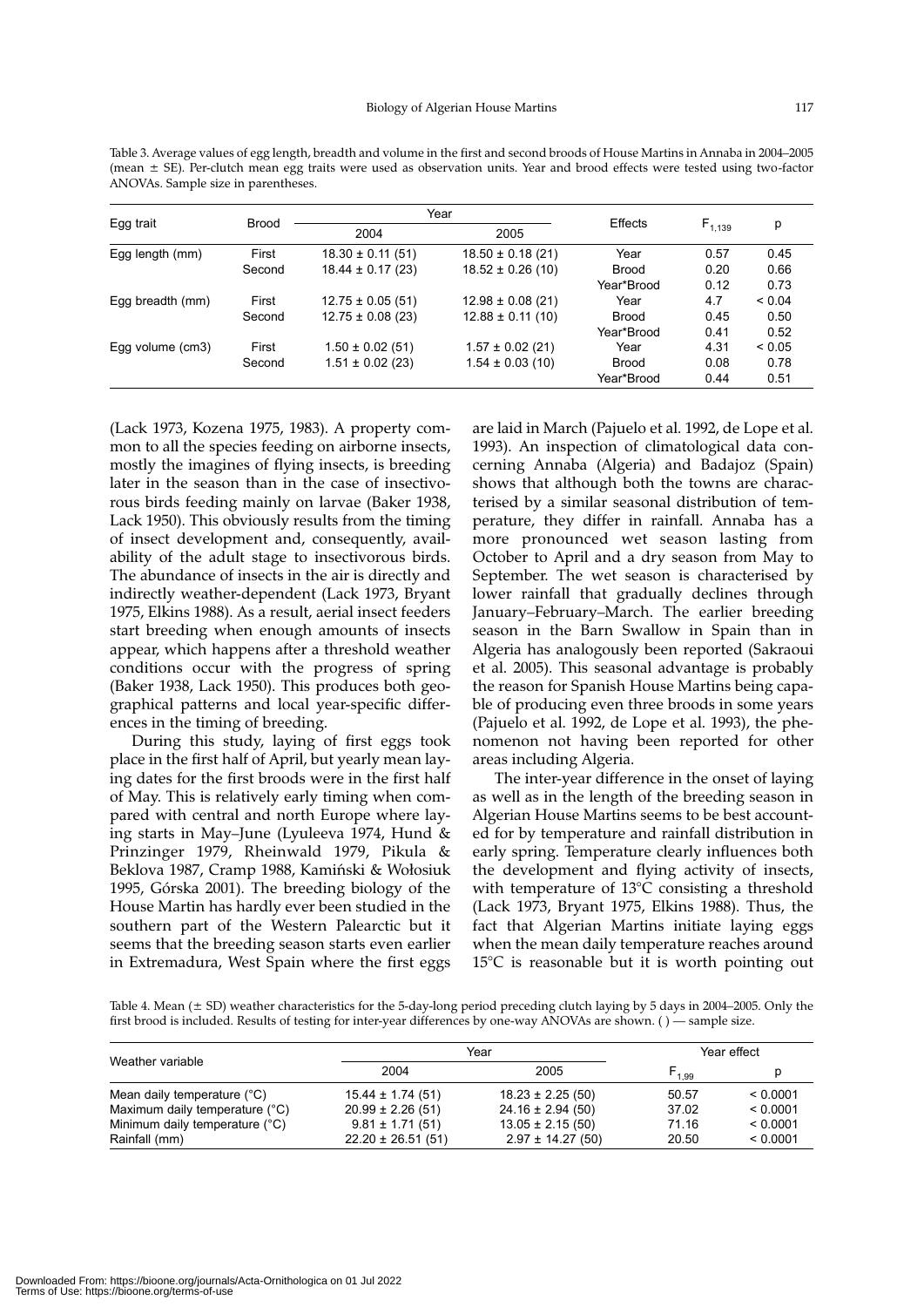that in this population the end of heavier rains associated with warm temperature seems to constitute an important condition triggering breeding. Similar year-related differences in the timing of breeding have been recorded for other populations (Lyuleeva 1974, Bryant 1975, Hund & Prinzinger 1979, Rheinwald 1979, Pikula & Beklova 1987). It is also clear that hot summer may be a critical period to rear nestlings in the Mediterranean Region, thus determining the end of the breeding season (Blondel & Aronson 1999). Inter-year differences in these two limits of the breeding season are likely to explain corresponding differences in proportions of pairs producing two broods within a season.

The average first clutch size of 4.7 found in this study is amongst the greatest reported in the literature (Bryant 1975, Hund & Prinzinger 1979, Rheinwald 1979, Pikula & Beklova 1987, Górska 2001). In a little more northerly localized House Martin population in Spain the average size of the first clutch has been reported to be ca. 4.6 (Pajuelo et al. 1992, de Lope et al. 1993). Mean clutch sizes in adequately studied central European populations are 4.2–4.7 (Hund & Prinzinger 1979, Rheinwald 1979). In all populations studied the second clutch is on average smaller, with the mean second clutch size in Annaba being within the reported range (Bryant 1975, Hund & Prinzinger 1979, Rheinwald 1979, Pikula & Beklova 1987, Cramp 1988, Pajuelo et al. 1992, de Lope et al. 1993). Typically for many passerines (Perrins 1970, Crick et al. 1993, Wiggins et al. 1994, Bań-bura & Zieliński 1998b, Antczak et al. 2004, Czeszczewik 2004), clutch size declines with the progress of the breeding season in different populations of the House Martin including the Algerian population reported in this paper.

Per-brood-mean numbers of hatchlings and nestlings, like clutch size to which they are strictly related, are higher for the first clutch than for the second clutch. They also show a decline with the time of the breeding season. Because of the relation with clutch size, the explanation of the pattern of variation is similar. The values of hatching success are much lower than those reported for other Hose Martin and Barn Swallow populations (Bryant 1975, Hund & Prinzinger 1979, Rheinwald 1979, Pikula & Beklova 1987, Pajuelo et al. 1992, de Lope et al. 1993, Bańbura & Zieliński 1998, Górska 2001, Sakraoui et al. 2005). In a geographically closest population out of different House Martin populations studied, that from Spanish Extremadura, there was also a difference in hatching success between the broods, with the second brood being worse (82%) than the first one (94%). However, the overall rates were much higher than in Annaba (de Lope et al. 1993).

Breeding success of 86% in the first brood and 72% in the second brood recorded by de Lope et al. (1993) is typical for the House Martin as a species nesting in relatively safe places, these values being much higher than in the present study population. We suppose that the very hot and dry breeding season of House Martins in Annaba may be the reason for low breeding success and its components. Such climatic conditions typical of the Mediterranean Region are very demanding for parents during incubation and feeding nestlings as well as for eggs and nestlings themselves because they result in overheating and fresh water deficit (Blondel et al. 1991, Bańbura et al. 1994, Zandt 1997, Blondel & Aronson 1999). Such limiting conditions tend to enhance with the progress of the season, which would explain why the breeding success in the second brood is clearly lower than in the first brood in this study as well as in de Lope et al.'s (1993) study.

Egg volume and linear dimensions in the Annaba population of House Martins fit to the pattern of geographic variation reported in the literature (Makatsch 1974, Bryant 1975, Hund & Prinzinger 1979, Cramp 1988). On average, eggs in the study population are slightly larger than in West Mediterranean populations (Makatsch 1974) but smaller than in central European and British populations (Makatsch 1974, Hund & Prinzinger 1979, Cramp 1988). By contrast with other published studies, in the Annaba population of the House Martin, no differences between the first and the second broods within years were found (cf. Bryant 1975, Hund & Prinzinger 1979, Cramp 1988). Eggs turned out to be slightly but significantly wider and larger in general in the second year of this study than in the first year, with the length being the same. Egg sizes as important components of reproductive strategy of birds are known to show some year differences (Makatsch 1974, Zieliński & Bańbura 1998, Pinowska et al. 2004).

Actually, the timing of reproduction, egg size and components of reproductive success are known to be weather-dependent to some extent in aerial feeders (Lack 1973, Bryant 1975, Saino et al. 2004). Because the forming of an egg takes a female five days (Perrins 1996), in order to find out potential differences in weather between the two seasons studied, which could influence the timing of reproduction and egg sizes, we analysed mean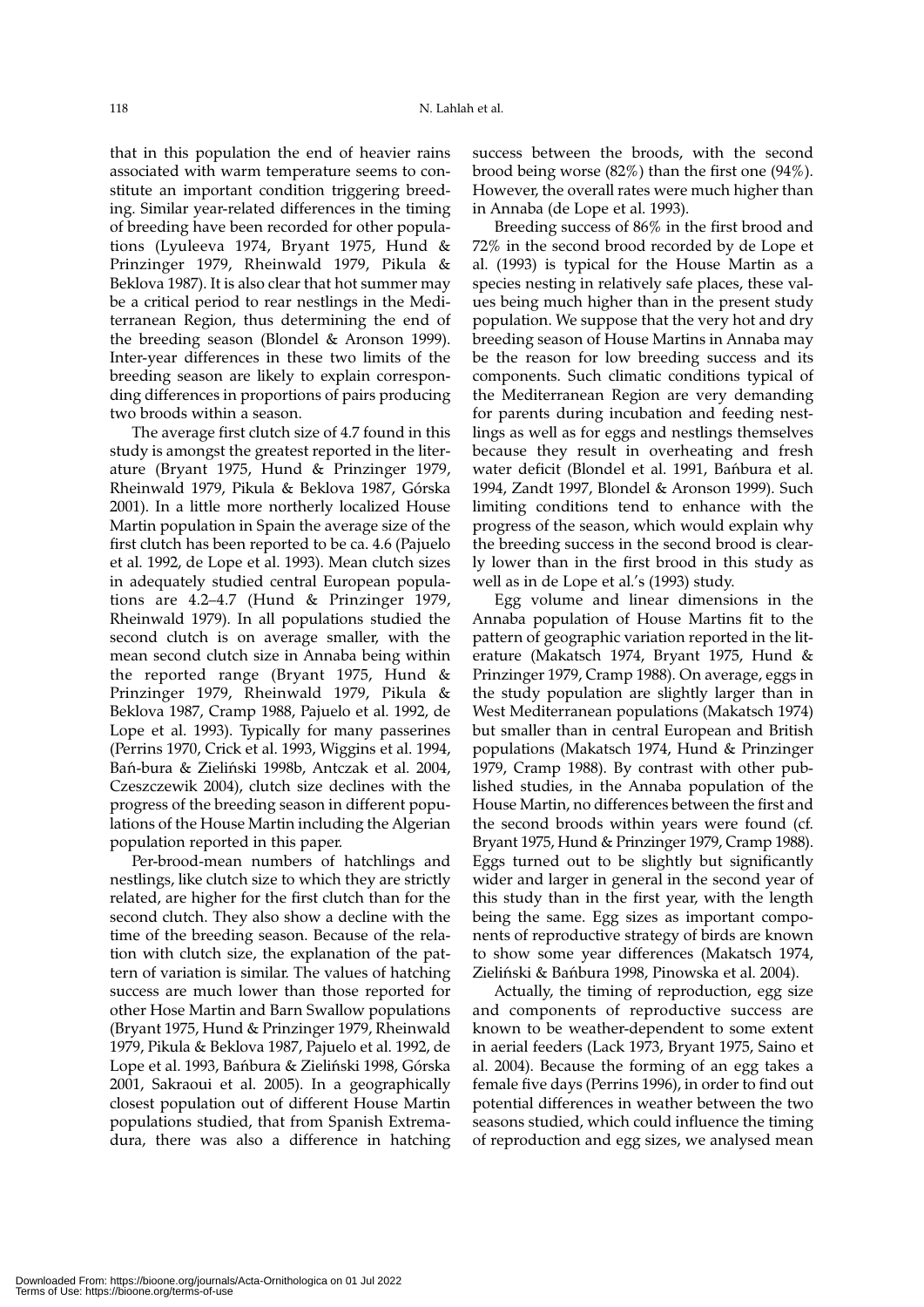preceding by five days the onset of egg laying in individual first clutches. Both temperature and rainfall conditions proved different, with the season 2005 being characteristically less rainy. Although we still do not know what is the causal link between weather conditions and the life history of the House Martin (via food and physiological condition), we think that the between-year difference in weather provides the most likely explanation for the difference in breeding performance of this species.

# ACKNOWLEDGEMENTS

J. Bańbura's research has been financially supported by a grant from the University of Łódź (nr 829).

## **REFERENCES**

- Antczak M., Hromada M., Grzybek J., Tryjanowski P. 2004. Breeding biology of the Great Grey Shrike *Lanius excubitor* in W Poland. Acta Ornithol. 39: 9–14.
- Ashmole N. P. 1963. The regulation of numbers of tropical oceanic birds. Ibis 103: 458–473.
- Baker J. R. 1938. The evolution of breeding seasons. In: Evolution. Essays presented to E. S. Goodrich. Oxford Univ. Press.
- Bańbura J., Blondel J., de Wilde-Lambrechts H., Galan M-J., Maistre M. 1994. Nestling diet variation an insular Mediterranean population of Blue Tits *Parus caeruleus*: efects of years, territories and individuals. Oecologia 100: 413–420.
- Bańbura J., Zieliński P. 1990. Within-clutch repeatability of egg dimensions in the black-headed gull *Larus ridibundus*. J. Ornithol. 131: 305–310.
- Bańbura J., Zieliński P. 1998a. An analysis of egg-size repeatability in Barn Swallows *Hirundo rustica*. Ardeola 45: 183–192.
- Bańbura J., Zieliński P. 1998b. Timing of breeding, clutch size and double-broodedness in Barn Swallows *Hirundo rustica*. Ornis Fennica 75: 177–183.
- Blondel J., Aronson J. 1999. Biology and Wildlife of the Mediterranean Region. Oxford Univ. Press.
- Blondel J., Dervieux A., Maistre M., Perret P. 1991. Feeding ecology and life history variation of the Blue Tit in Mediterranean deciduous and sclerophyllous habitats. Oecologia 88: 9–14.
- Bryant D. M. 1973. The factors influencing the selection of food by the house martin (*Delichon urbica* (L.)). J. Anim. Ecol. 42: 539–564.
- Bryant D. M. 1975. Breeding biology of house martins *Delichon urbica* (L.) in relation to aerial insect abundance. Ibis 117: 180–216.
- Bryant D. M. 1978a. Establishment of weight hierarches in the broods of house martins *Delichon urbica*. Ibis 120: 16–26.
- Bryant D. M. 1978b. Environmental influences on growth and survival of nestling house martins *Delichon urbica*. Ibis 120: 271–283.
- Cramp S. (ed.). 1988. The Birds of Western Palearctic. Vol. V. Oxford Univ. Press.
- Crick H. O. P., Gibbons D. W., Magrath R. D. 1993. Seasonal changes in clutch size in British birds. J. Anim. Ecol. 62:
- Czeszczewik D. 2004. Breeding success and timing of the Pied Flycatcher *Ficedula hypoleuca* nesting in natural holes and nest boxes in the Białowieża Forest, Poland. Acta Ornithol. 39: 15–20.
- de Lope F., Gonzalez G., Perez J. J., Møller A. P. 1993. Increased detrimental effects of ectoparasites on their bird hosts during adverse environmental conditions. Oecologia 95: 234–240.
- Elkins N. 1988. Weather and Bird Behaviour. T & A D Poyser, London.
- Etchecopar R. D., Hue F. 1964. Les Oiseaux du Nord de l'Afrique. Editions N. Boubee & C., Paris.
- Garcia J. T., Arroyo B. E. 2001. Effects of abiotic factors on reproduction in the centre and periphery of breeding ranges: a comparative analysis in sympatric barriers. Ecography 24: 393–402.
- Górska E. 2001. Population density and breeding ecology of the House Martin *Delichon urbica* in Pomerania (NW Poland). Acta Ornithol. 36: 79–84.
- Hund K., Prinzinger R. 1979. Untersuchungen zur Biologie der Mehlschwalbe *Delichon urbica* in Oberschwaben. Ökol. Vögel 1: 133–158.
- Kamiński P., Wołosiuk P. 1995. Breeding ecology of House Martins *Delichon urbica* in the conditions of north-east Poland. Acta Ornithol. 29: 135–143.
- Kozena I. 1975. The food of young House Martins (*Delichon urbica*) in the Karkonosze Mountains. Zool. Listy 24: 149–162.
- Kozena I. 1983. Comparison of the diets of young Swallows (*Hirundo rustica*) and House Martins (*Delichon urbica*). Folia Zool. 32: 41–50.
- Lack D. 1947. The significance of clutch-size. Ibis 89: 302–352.
- Lack D. 1950. The breeding seasons of European birds. Ibis 92: 288–316.
- Lack D. 1973. Swifts in a Tower. Collins, London.
- Lind E. A. 1960. Zur Ethologie und Okologie der Mehlschwalbe, *Delichon u. urbica* (L.) Ann. Zool. Soc. Vanamo 21: 1–123.
- Lyuleeva D. S. 1974. [The breeding biology of swallows *Delichon urbica*, *Hirundo rustica*, *Riparia riparia*]. In: [Studies in Avian Biology]. Nauka, Leningrad.
- Makatsch W. 1974. Die Eier der Vögel Europas. Vol. II. Neuman Verlag, Radebeul.
- Manning T. H. 1979. Density and volume corrections of eggs of seven passerine birds. Auk 96: 207–211.
- Møller A. P. 1984. Geographical trends in breeding parameters of Swallows *Hirundo rustica* and House Martins *Delichon urbica*. Ornis Scand. 15: 43–54.
- Pajuelo L., de Lope F., da Silva E. 1992. Breeding biology of the House Martin (*Delichon urbica*) in Badajoz, W Spain. Ardeola 39: 15–23.
- Perrins C. M. 1970. The timing of birds' breeding seasons. Ibis 112: 242–255.
- Perrins C. M. 1996. Eggs, egg formation and the timing of breeding. Ibis 138: 2–15.
- Pikula J., Beklova M. 1987. Bionomics of species of the family Hirundinidae. Acta Sc. Nat. Brno 21: 1–39.
- Pinowska B., Barkowska M., Pinowski J., Bartha A., Hahm K.- H., Lebedeva N. 2004. The effect of egg size on growth and survival of the Tree Sparrow *Passer montanus* nestlings. Acta Ornithol. 39: 121–135.
- Rheinwald G. 1979. Brutbiologie der Mehlschwalbe (*Delichon urbica*) im Bereich der Voreifel. Vogelwelt 100: 85–107.